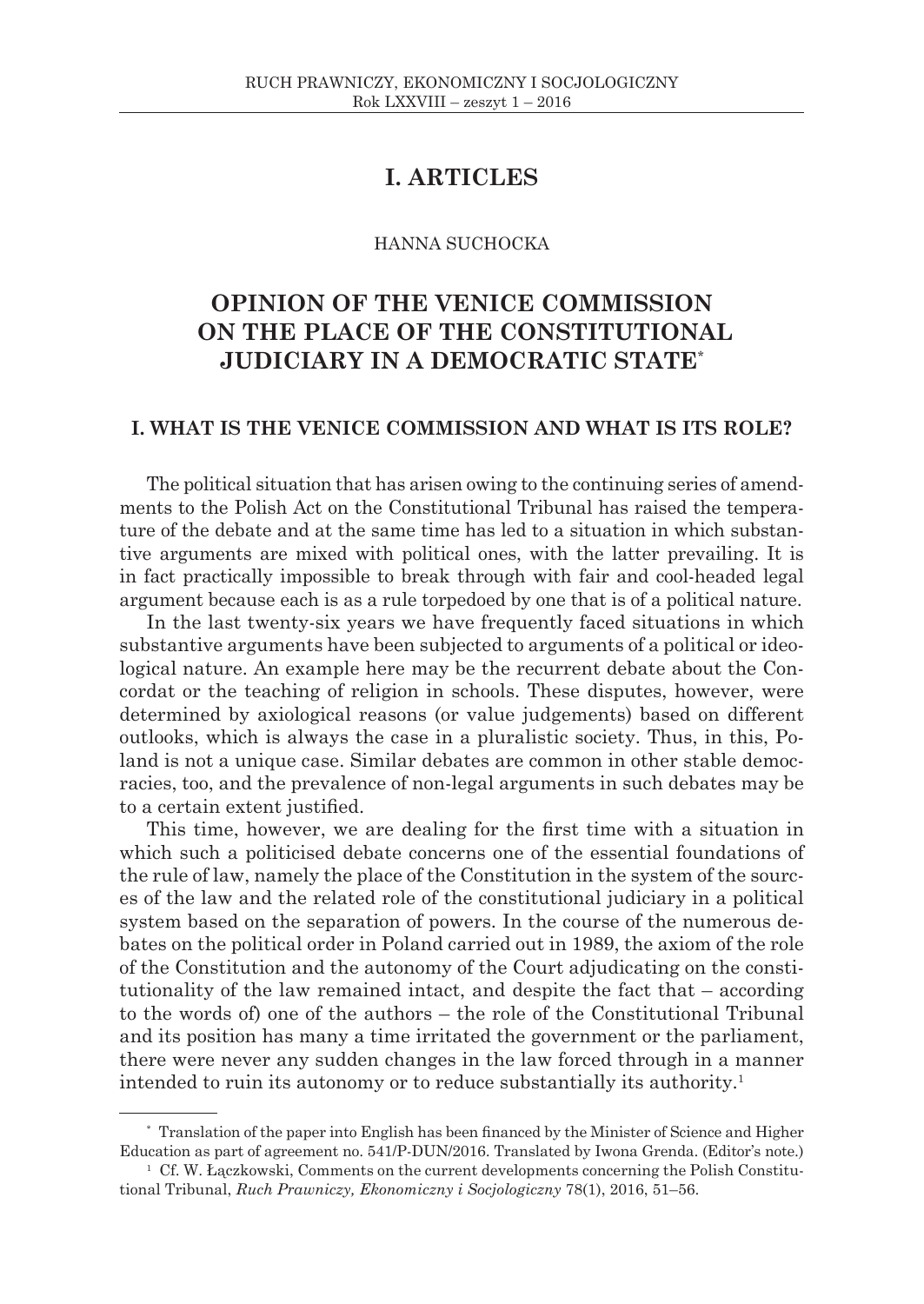The letter which the Polish Minister for Foreign Affairs sent to the Venice Commission<sup>2</sup> triggered off the whole arsenal of political assessments of this body, which were sometimes at variance with the true nature of this body. Thus it seems most relevant to begin with the presentation of the premises that underlay the appointment of the Venice Commission and the principles which govern its work, in order to understand the role it plays in the assessment of laws adopted in different states.

The Commission was created in 1990 on the initiative of an Italian professor of law Antonio La Pergola, who was also a judge of the Italian Constitutional Court. The creators of the Commission were convinced of the need for an institution within the system of the Council of Europe that would operate in the legal sphere, and make legal, not political assessments, free from any political debate going on in an individual state concerned, or on the European forum.

It is obvious that the Commission works in the political arena in the sense that legal matters, and constitutional matters in particular, are related to politics. Under such a broad understanding, the activities of the Commission are determined by the political situation, and take the form of a request for an opinion to be prepared, put forward by an institution of a political character. This, however, does not determine the ultimate form of the opinion which is of an entirely legal nature. The profile of the Commission's work was explicitly established when the Commission was appointed and covers legal issues only. In its work, the Commission resorts exclusively to legal methods and legal argumentation.

The assumptions underlying the work of the Commission are explicitly reflected in its official name: 'The European Commission for Democracy through Law.' It is commonly known as the Venice Commission owing to the location of its plenary meetings, but there is no doubt that this official name is key in determining its nature and essence, which constitute a combination of two elements: 'democracy' and 'law'. This name unambiguously places the Venice Commission in the system of other European institutions. The process of building democracy is undoubtedly a political process itself. Its goal is to lead to a transformation from an authoritarian system to a democratic one. In the course of this process, the temptation frequently arises to use certain mechanisms and methods known from the previous, 'non-democratic' system, as well as a tendency to resort to the power of the majority rather than to establish a dialogue and seek a compromise. In such situations law is perceived as an inconvenient limiting factor, hindering the whole process. This could be observed in many states undergoing transformation in Europe after 1990, in connection with for example the implementation of the necessary reform of the judiciary. Hence the focal interest of the Venice Commission and its concern for legal rules in the process of the democratisation of a state, or in other words in the process of the implementation of the democratic order.

<sup>2</sup> Letter of the Minister for Foreign Affairs to the Venice Commission requesting opinion on the amendments to the Act on the Constitutional Tribunal of 25 June 2015 and 23 December 2015.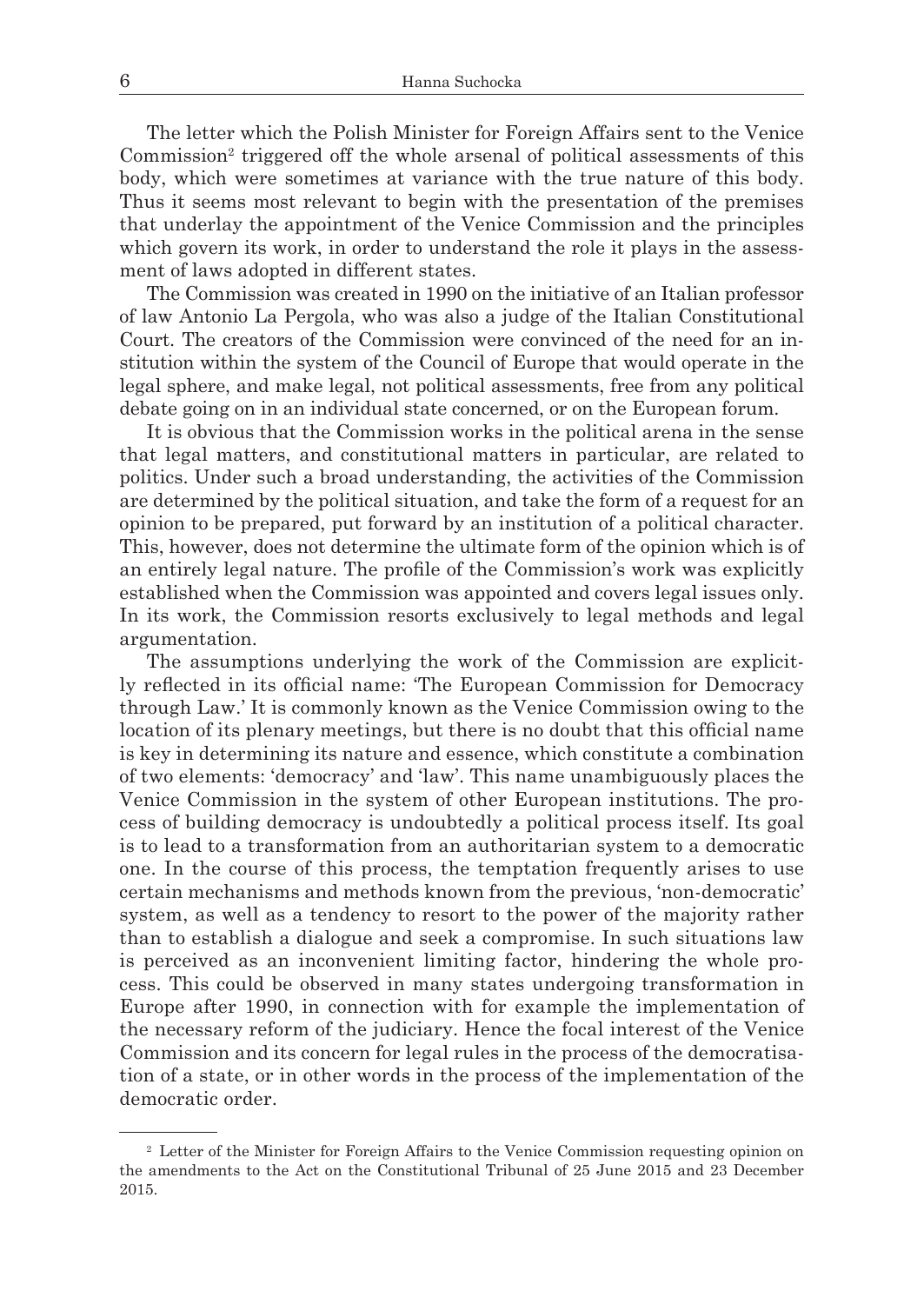The scope of the Commission's work is not limited to the post-socialist States of Europe.<sup>3</sup> Created within the framework of the Council of Europe, it extends its activities to all States that are members of the Council of Europe.4 However, owing to the strong need on the part of the new democracies, most of the work of the Commission in the last twenty five years has decidedly been devoted more to countries from Central and Eastern Europe.<sup>5</sup>

The Venice Commission is an institution created as a result of a Partial Agreement with the Council of Europe.<sup>6</sup> Although related to the Council of Europe, it is not an organ of it *sensu stricto*, and therefore the Council cannot issue directives that would be binding upon the Commission whose autonomy and independence is grounded on the independence of its members. Members of the Commission are lawyers but despite the fact that they are nominated by their individual States, they enjoy the status of an independent expert acting within their competences, knowledge and convictions; they do not receive any directives or instructions from their States. Their autonomy in the making opinions is broad.

Owing to the special Agreement which constituted the Commission, membership of the Council of Europe and the Venice Commission is not automatic. Each state which is a member of the Council of Europe must individually, regardless of its membership, apply for participation in the Venice Commission. Announce its participation in the Commission. A typical example is the United Kingdom which became a member of the Venice Commission as late as 2000 when the professional and not political character of the Commission had been clearly settled. Poland became a member of the Commission in 1992.

Time has confirmed that a professional institution basing its judgements entirely on reference to the law, without at the same time being a court, was indeed indispensable in the system of the Council of Europe.

It must be emphasised that the Commission is neither a political organ nor a court, and not a constitutional court, either. It does not interfere in the competences of the constitutional courts of other States. In its opin-

<sup>&</sup>lt;sup>3</sup> An example here may be for instance one of the most recent activities of the Commission, which is the preparation of an opinion requested by the Parliamentary Assembly of the Council of Europe of 28 January 2016 on draft amendments to the French Constitution concerning the principles of the declaration of the state of emergency and the deprivation of citizenship.

<sup>4</sup> It should be added that in recent years, owing to the role of the Commission and its legal authority, many States from outside the Council of Europe have declared a will to access the Commission whose current membership includes, among others, Algeria, Brazil, Chile, Israel, Kazakhstan, Kyrgyzstan, Kosovo, Mexico, Morocco, Peru, the Korean Republic, Tunisia and the USA. Many States have observer's status, e.g. Argentina, Canada, Japan, the Holy See and Uruguay. 5 Many States had been invited to the sessions of the Venice Commission before they formally

acceded to the Council of Europe, to coordinate amendments to their constitutions and acts of parliaments right from the initial stage of their transformation in accordance with the historically shaped democratic and European standards as well as international experience in the fields of democracy, human rights and the rule of law. Poland was one of them and it has participated in the work of the Commission since 1990.

<sup>6</sup> Resolution (90)6 on a Partial Agreement Establishing the European Commission for Democracy through Law; A subsequent resolution transformed this Agreement into the Partial and Enlarged Agreements (Statutory Resolution [93]28).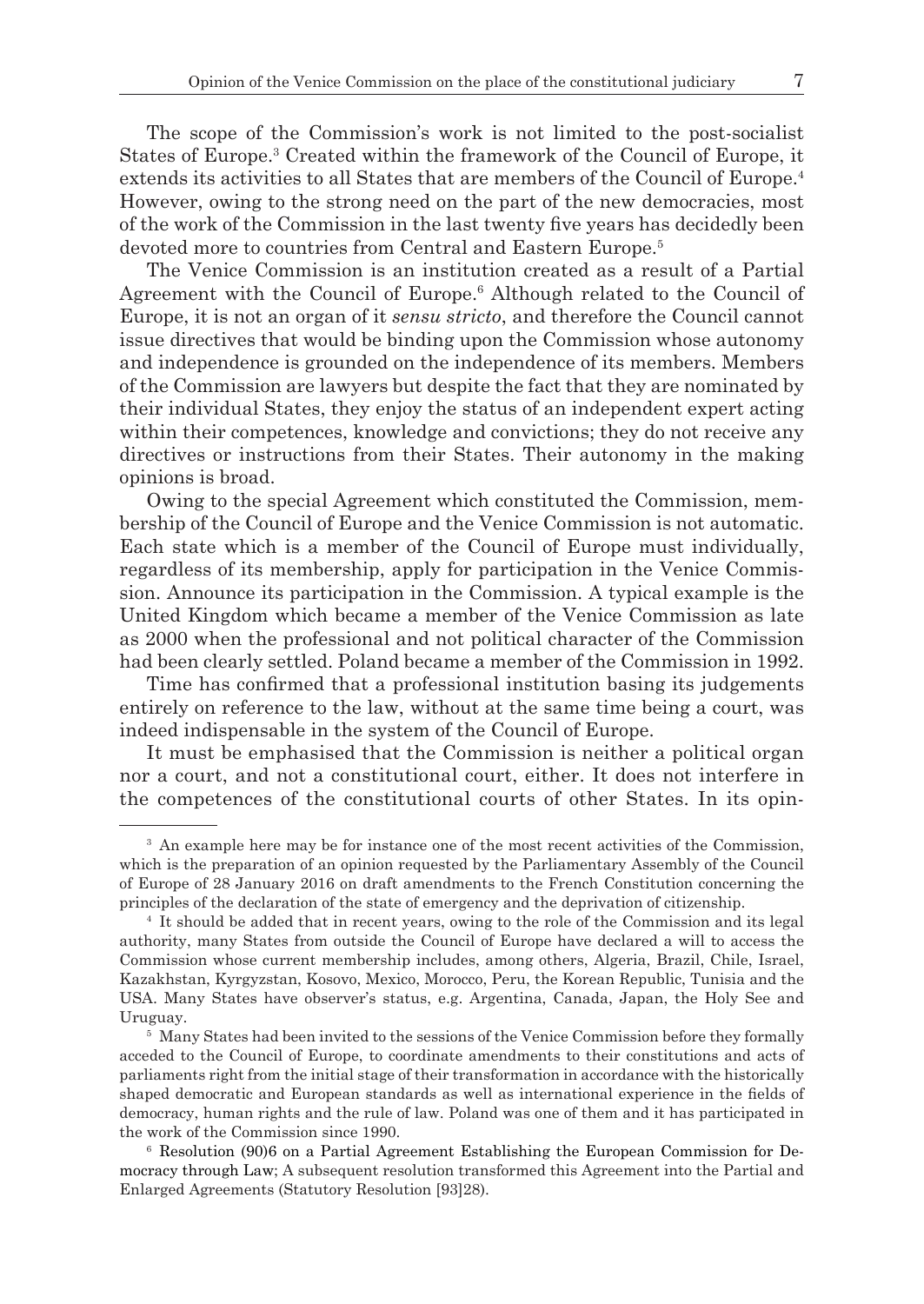ions it refrains from analysing the compliance of laws with the constitution of a given State. This task is reserved for the constitutional court of such a State. The point of reference for the Commission is EU law in a broad sense and the European Convention on Human Rights and Fundamental Freedoms in particular, including the judicial decisions of the European Court of Human Rights (referred to as hard law) made on the basis of the provisions of this Convention. At the same time the Commission takes into account the whole area of European soft law which includes the Recommendations of the Council of Ministers of the Council of Europe, or the recommendations or resolutions of the Parliamentary Assembly of the Council of Europe or its committees. It also refers to UN documents and standards worked out on the basis of them, especially those concerning the independence of the judiciary. On these grounds, the Commission works out soft law which is then taken into account by all States, not only these to which a given opinion applies.

The Commission indicates ways in which a particular draft law, or even an Act already passed ought to be changed in order to comply with formulated European standards. Based on the opinions prepared in the context of the assessments of individual states, the Commission then develops guidelines of a general character intended to assist states concerned in the drafting of legislative Acts of both a statutory as well as of a constitutional nature.

Thus the Commission may be described as an organ providing states with legal advice in the area of public law. The Commission does not act on its own initiative, but at the request of a given State or a European organ. Its opinions are not binding. Neither is there any coercion lying at its foundations. It is vital though that States have regard to the opinions of the Commission despite the absence of a formal sanction for failure to take it into account and act accordingly, and take the Commission's recommendations into account when amending their laws, seeking to collaborate with the Venice Commission in order to work out feasible solutions. This legal authority of the Commission constitutes the foundations of its efficiency and efficacy.

What can be observed in recent years is the strengthening role of the Venice Commission and the increased effectivity of its opinions. This is due to their recognition by different European Union bodies. The legal opinions prepared by the Venice Commission, notwithstanding the fact that the Commission is not a European Union organ, frequently constitute the grounds for the political assessment by the European Union of activities undertaken by individual states, in two situations in particular:

a) In the process of a State's joining the EU

b) In relation to Member States in emergency situations when the European standards of the rule of law are threatened.

Ad a) The Venice Commission extends support to States which are preparing to join the European Union, in the area of the harmonisation of their laws with European standards. This was, for example, true in the case of Serbia<sup>7</sup> and Ukraine.

<sup>7</sup> The Annual Progress Report on Serbia was largely based on the assessment made by the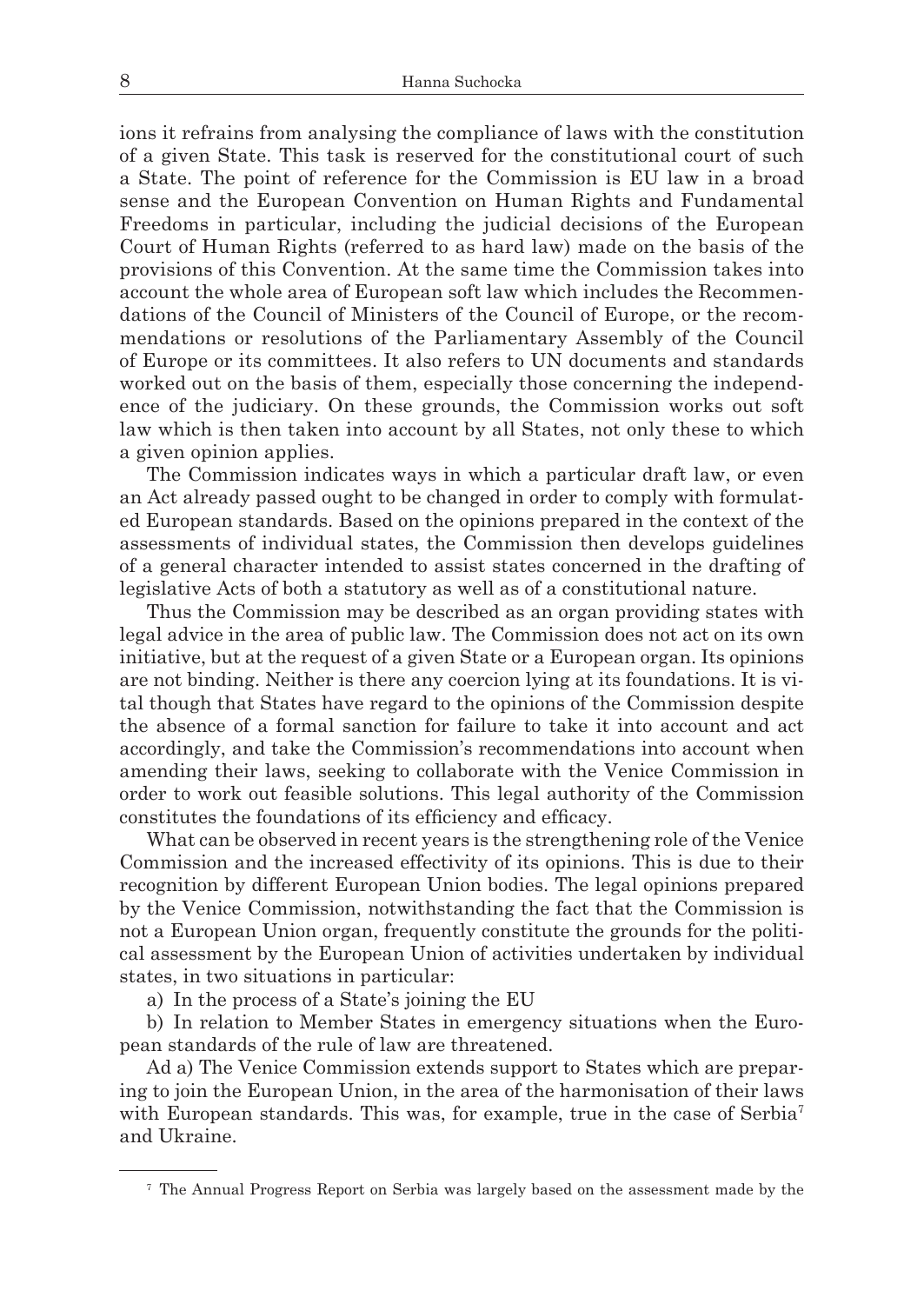Ad b) The use of the opinions of the Venice Commissions by the EU's organs for the assessment of actions taken by an individual State was particularly clearly seen in the case of Hungary in 2012 when the constructive response from the Hungarian government to many critical remarks formulated in the Venice Commission opinion was not only triggered by the legal arguments presented in the Commission's opinion, but also due to the activity of the EU's organs.<sup>8</sup>

The non-binding character of the opinions issued by the Venice Commission make it impossible for the European Court of Justice or other courts to treat them as a source of standards that can be directly applicable. However, owing to their legal value, these opinions are a rich source of information for courts and are also frequently cited in the rulings of the European Court of Human Rights.

In each of the activities in which the Commission formulates its opinion two matters can be distinguished. They refer to: (i) what constitutes the foundations of the European democratic tradition and must be absolutely respected by the Member States, and which therefore constitutes the 'European standard' and (ii) what belongs to the regulatory freedom of individual States and which arises from their diverse and rich tradition of different political systems. Wherever possible, the Commission always points to the availability of multiple scenarios of a possible solution. By doing this it makes a clear distinction between principles and the possible differentiated forms guaranteeing these principles.

### **II. WHY IS CONSTITUTIONAL REVIEW SO IMPORTANT?**

It is an unquestionable and universally accepted truth that in some States there exists no separate constitutional court. An example frequently pointed to in discussions is the UK system. This system, however, is a logical consequence of the absence of a written constitution in the British legal system. Such a situation is particular case. Most contemporary legal systems are based on the constitution as the basic, or fundamental law. In Poland, much importance has historically been attached to a written constitution, and the fact that it was the first constitution adopted in Europe is often emphasised. Thus the Constitution as a particular legislative act belongs to the Polish tradition and identity, hence the important role of the institution created to protect the Constitution and safeguard its due position in the system of the sources of law

Today, the existence of an organ with competences to review the compliance of law with the constitution and to ensure the integral coherence of the law and the integrity of the constitutional principles as points of reference when the law must be assessed, cannot be undermined.

Since the end of World War II, constitutional courts in European States have been created in the process of a democratic transformation. It is worth recalling here that it was the United States of America that forced on the Axis

Venice Commission and Serbia's collaboration with the Commission in the legal area certainly facilitated the former to obtain the status of an official EU membership candidate.

<sup>8</sup> For more see: W. Hoffmann-Riem, The Venice Commission of the Council of Europe – Standards and Impact, *The European Journal of International Law* 25(2), 2014, 579–597.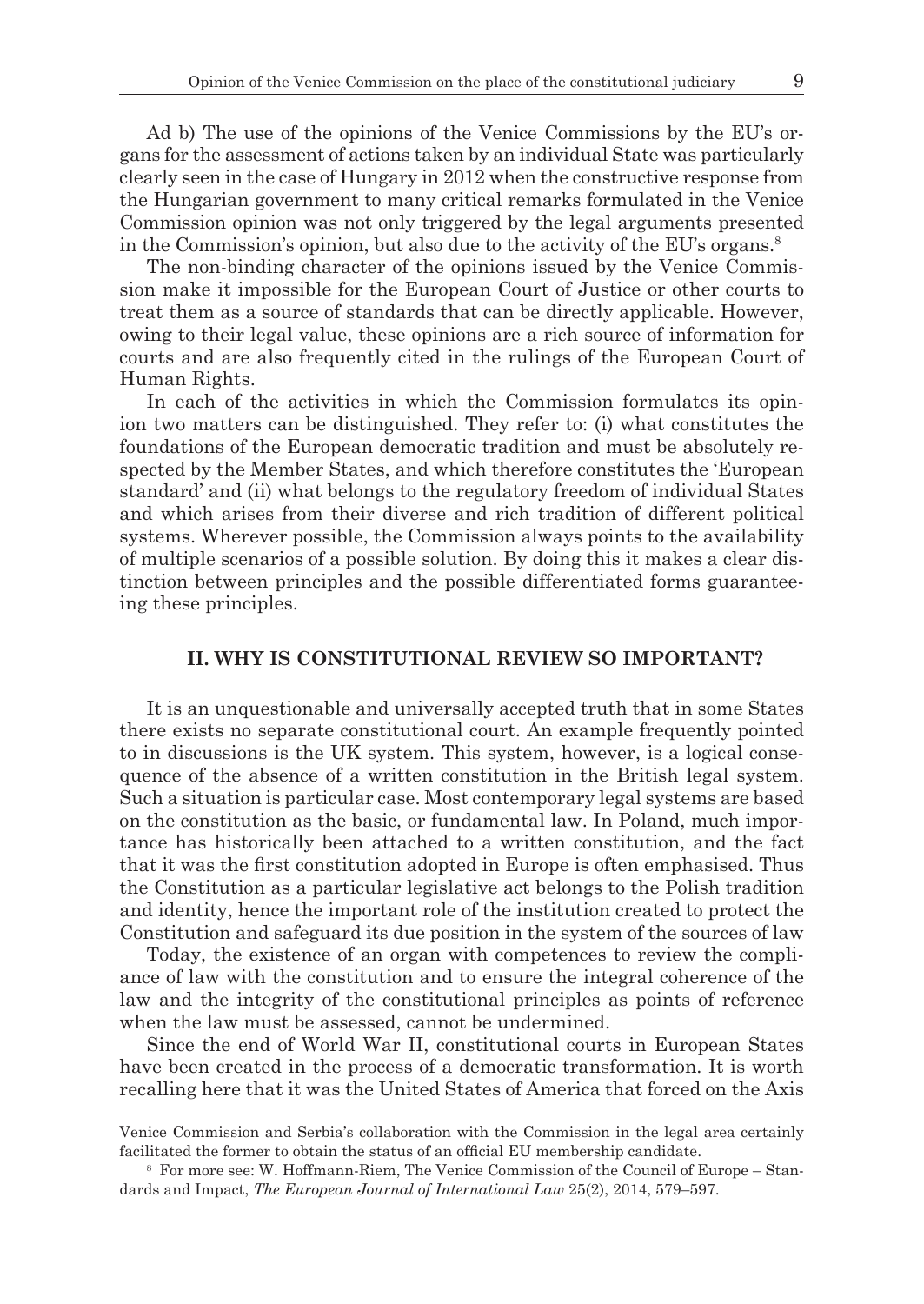powers the implementation of a special constitutional judiciary as an integral part of their democratic political systems. This is why such courts came into being first in Germany and Italy, and subsequently in Spain and Portugal. The aim of such a judiciary was to overcome and break away from the previous totalitarian system and to provide guarantees of the protection of human rights which this system violated. Generally two models of constitutional review may be distinguished: (i) the American Judicial Review model described as a dispersed review, based on the system of ordinary courts, and (ii) the Austrian Constitutional Review model in place since 1920, described as concentrated judiciary review and a separate, specialised organ in the form of the constitutional court.9 Both models are permissible in democratic states. The selection of either depends on the circumstances of a given State and its legal tradition in particular. The former of the models, which derives from the United States, has been followed in some European States including Ireland, Switzerland and the Scandinavian countries, while the European legal system to which Poland belongs has implemented the Austrian model with a separate constitutional court.

The same path was followed by all States which underwent a political transformation starting in 1990.10 Attempting to build a democratic order based on the principle of checks and balances, these States created a judicial institution distinct from the ordinary judiciary. The task of this institution was the judicial review of the law exercised with the attributes of autonomy and independence.11 In such a system, even the Parliament must respect the supremacy of the institution and may become subject to review by another state organ, and by a constitutional court in particular. Constitutional justice is the key component of the system of checks and balances in democratic states.12 The historical experience of West European states shows that the success of democracy is intimately linked to the creation of constitutional courts. Contrary to the previous authoritarian systems though, what this really means is the supremacy of the law over politics. Constitutional law and order may only build its authority on the new authority of law.13

The possibility of implementing changes within the judicial power may not of course be negated. Many States reform their judiciary system, including the constitutional judiciary and another model of judicial review may be chosen.

<sup>9</sup> S. Ruelke, *Venedig-Kommission und Verfassungsgerichtsbarkeit*, Georg-August-Universitaet Goettingen, Institut fuer Voelkerrecht, Dissertation, 90 ff.

<sup>10</sup> A view may be found in non-Polish literature on the subject that the creation of the Constitutional Tribunal in Poland already in the 1980s had contributed to the erosion of the legal system prevailing at that time—S. Ruelke, op. cit., 100.

<sup>11</sup> As the Venice Commission underlined in its opinion on Ukraine, the 'prevailing practice in the new democracies to protect the constitutionality of the new legal order by a specific, permanent and independent judicial body can only be welcomed', CDL-INF(1997)002 Opinion on the Constitution of Ukraine, para. 10.

<sup>12</sup> CDL-AD (2013)014, Opinion on the Draft Law on the amendments to the Constitution, Strengthening the Independence of Judges (including an explanatory note and a comparative table) and on the Changes to the Constitution proposed by the Constitutional Assembly of Ukraine, para. 76.

<sup>13</sup> S. Ruelke, *Venedig-Kommission*, 104–107.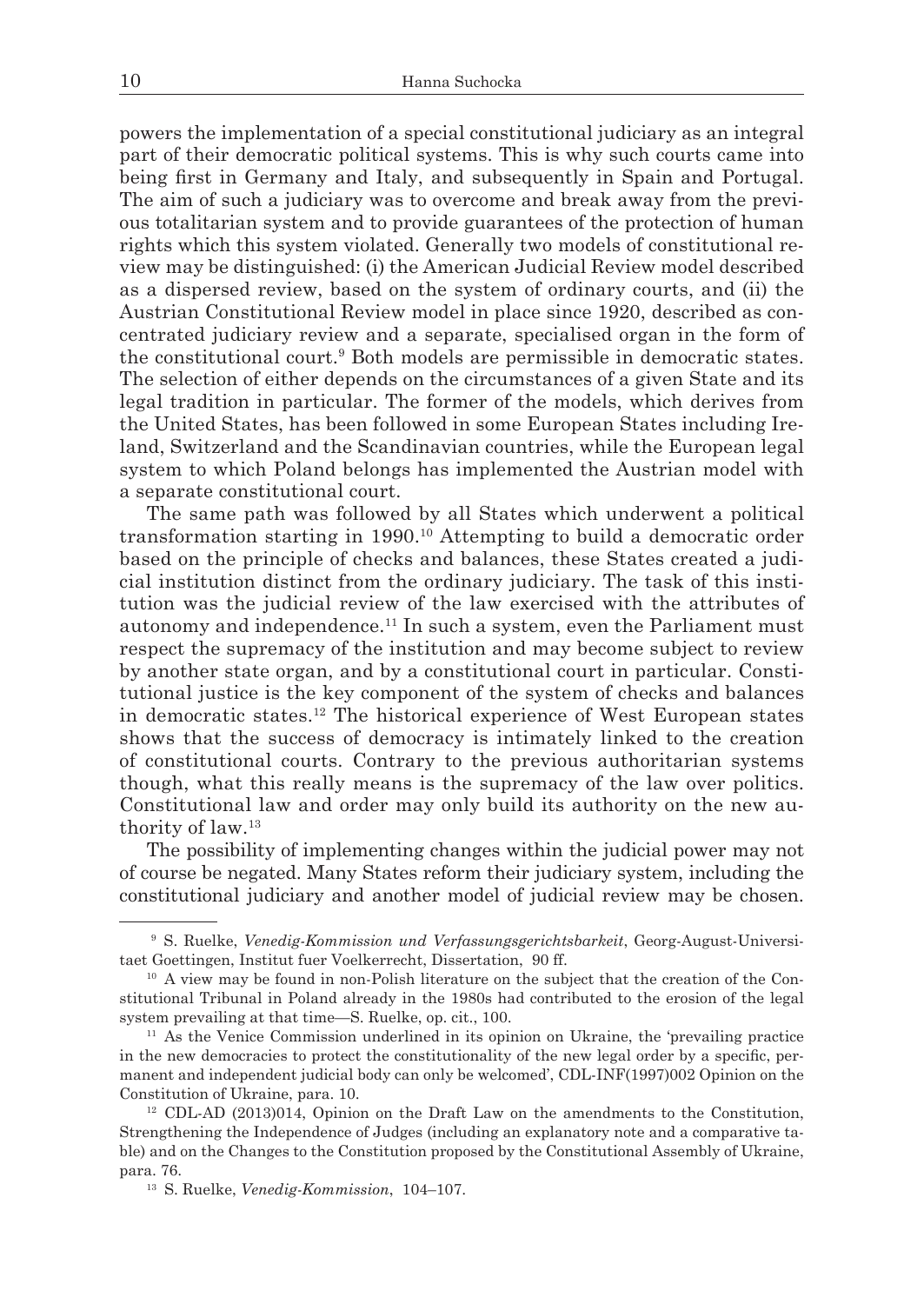This, however, must be based on rational premises, and be well documented from the legal point of view.14 There are certain points in a democracy that are independent. Pursuant to one, a ruling of the Constitutional Tribunal regarding constitutionality keeps the whole system in balance. If amendments to the Act on the Constitutional Tribunal are instrumental, or intended to serve particular purposes, this always threatens the status and authority of the Tribunal (seen as a pillar) in upholding democracy. Any change in this area, apart from substantive reasons requires just as in any other case, an explicit and unambiguous procedure to ensure maintenance of the hierarchy of the sources of law and transparency relevant to the legislation, and also to enable the parliamentary minority to be included in the real work on the proposed amendments.

Since we are dealing here with such an important pillar of democracy as the constitutional judiciary the interest of the European institutions in the changes is not at all surprising.

Being in Europe nowadays is not just an abstract concept but means belonging to a certain community whose members share a common system of values concerning the rule of law. States that are members of the Council of Europe accede to the European Convention on Human Rights. One of the guarantees of this Convention is the ability of a citizen of a given State to file a claim to the European Court of Justice alleging unjust verdicts delivered by courts of his or her country. Thus cross-border claims made to an international organ have become normal. This has been happening for over twenty years in Poland and other post-communist states in relation to individual cases. The number of claims is very substantial, and they come mainly from new democracies. In each such case it is also the law of a given State applicable to the concrete individual case, which is subject to judicial review.

One of the conditions of membership of a community such as the European Council or the European Union is the possibility *sui generis* of a review that is of an abstract nature, unrelated to any particular case, but concerning a legislative act adopted by a given State. In such a situation, the assessment is not of an individual case but of one of the pillars of the rule of law, or something which may be defined as the 'load-bearing wall' of the whole system. Thus it seems that in this context the legal aspect should not arouse such emotions as the political sphere of the discussion does. Here we come back to the role of the Venice Commission and its importance in determining, and to some extent also establishing, the European standards of the rule of law.

## **III. CONDITIONS FOR CONSTITUTIONAL JUSTICE IN THE OPINION OF THE VENICE COMMISSION**

Constitutional justice has been the focus of interest of the Venice Commission since its inception. The fact that it was the presidents of constitutional courts and other courts with competences of judicial review who were invited to the first conference organised in October 1990 was in some way symbolic

<sup>&</sup>lt;sup>14</sup> One of the authors who has written on this is W. Łączkowski, Comments on the current developments.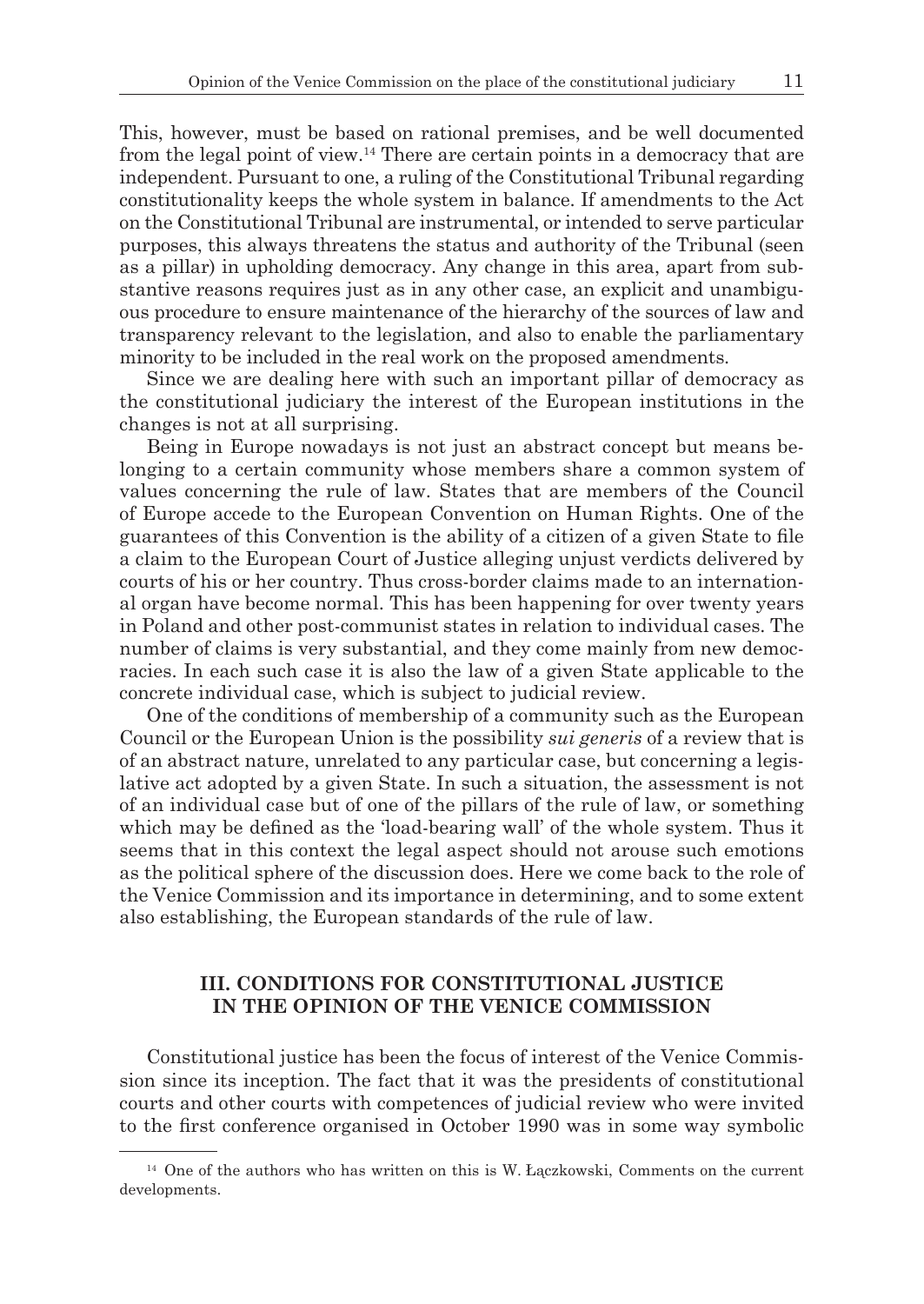of the understanding of the direction of the future activities of the Commission. La Pergola, President of the Commission, emphasised at the conference the strong relationship between democracy and the efficient review of constitutionality that constituted the foundation of the rule of law.15 In order to achieve this goal, certain criteria regarding the position of constitutional courts had to be fulfilled.

In the opinions delivered by the Commission, the whole complex of circumstances, or conditions, was identified that had to be fulfilled in order to claim that constitutional justice had been effectively guaranteed. One such formal requirement is the procedure for adopting or amending Acts on constitutional courts. The Venice Commission expressed an opinion that collaboration between the governing coalition and the opposition had to be ensured when Acts pertaining to the political order were being drafted. The Commission was highly critical of situations in which the Acts of Parliament on the political order were being adopted in an accelerated procedure, frequently prompted by a motion put forward by an individual member of the Parliament, in a way in which the procedures of the required assessment of government drafts of new laws were avoided. All this failed to create grounds for proper consultations with the opposition or society<sup>16</sup> and could also produce an impression that the law had been used instrumentally. To give an example: in the opinion on Romania, the Commission had once again emphasised that 'democracy cannot be reduced to the principle of the majority, or, particularly, to the rule that the majority may do whatever it wishes to do simply because of the fact that it is the majority. Such an understanding or approach is in fact a misunderstanding of the concept of democracy which also requires that the rights of minorities be taken into account'.17

Apart from the formal issues connected with the provision of an appropriate procedure for drafting Acts of the Constitutional Tribunal that would comply with the rule of law, the Commission pointed to a number of other fundamentally important substantive issues required to guarantee the autonomy and impartiality of constitutional courts.18 A catalogue of them has been compiled on the basis of experience arising from the work on the drafting of acts on constitutional courts in other countries. Each State encountered

<sup>15</sup> 'Die Hauptaufgabe der Verfassungsgerichtsbarkeit ist, diese Bindung der Staatsgewalt zu kontrollieren und somit den in der Verfassung verankerten Grundprinzipien Geltung zu verleihen', S. Ruelke, *Venedig-Kommission*, 95.

<sup>&</sup>lt;sup>16</sup> Such a critical opinion was also expressed in the Opinion on the Fourth Amendment to the Constitution of Hungary (CDL-AD(2013)012).

<sup>&</sup>lt;sup>17</sup> CDL-AD(2012)026, Opinion on the compatibility with Constitutional principles and the Rule of Law of actions taken by the Government and the Parliament of Romania in respect of other State institutions and on the Government emergency ordinance on amendment to Law N° 47/1992 regarding the organisation and functioning of the Constitutional Court and on the Government emergency ordinance on amending and completing Law N° 3/2000 regarding the organisation of a referendum in Romania.

<sup>&</sup>lt;sup>18</sup> They have been collected in the compilation made by Commission (CDL-PI[2015]002). This Compilation 'should serve as a source of reference for drafters of constitutions and legislation on constitutional courts, for researchers as well as for Venice Commission members, who are requested to prepare comments and opinions on such texts.'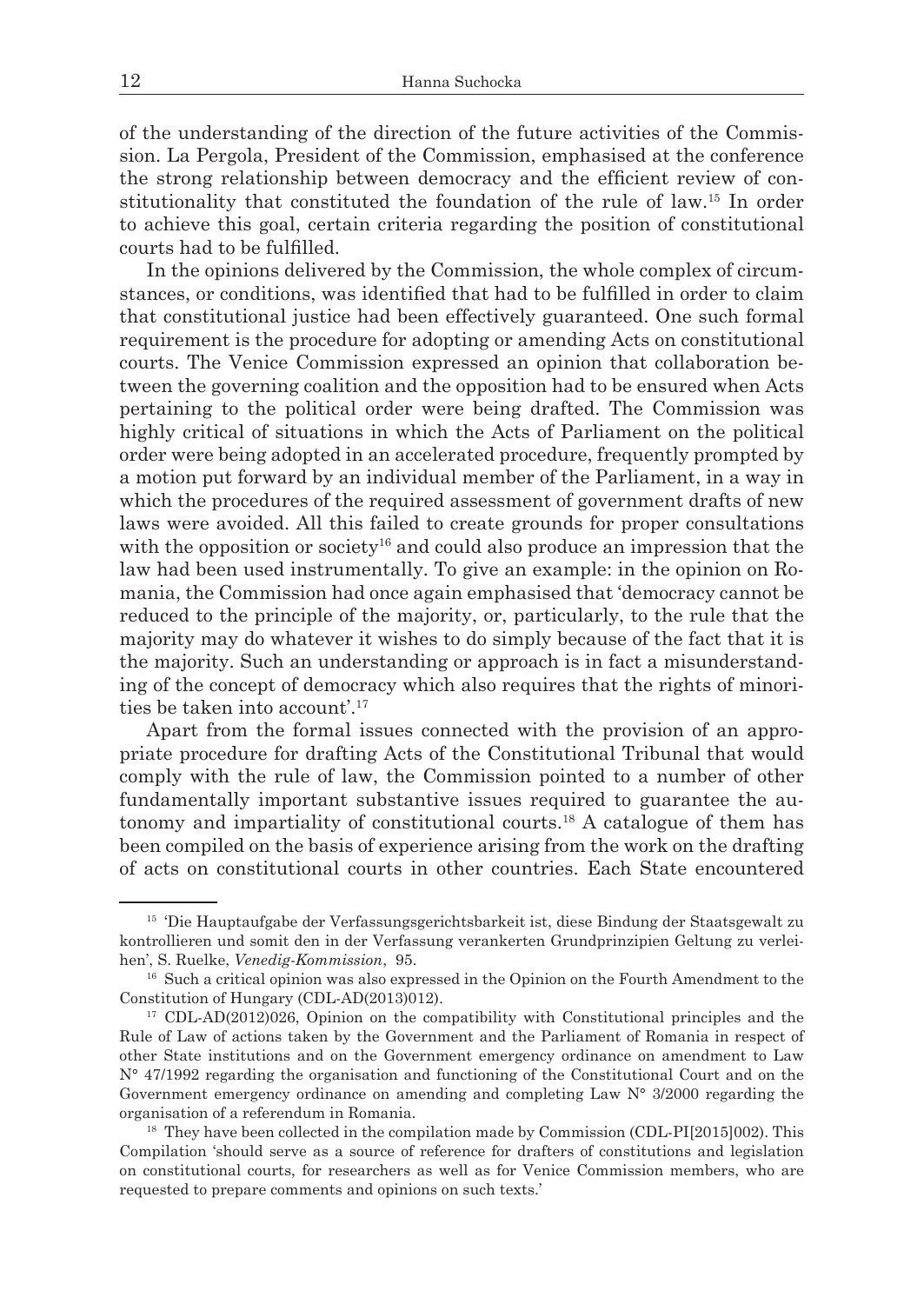numerous challenges in the course of the drafting of such acts, and had to cope with the political circumstances which were the result of the existing and past (historical) political order, and the events and occurrences that were present under the previous regime. This was the reason why the Venice Commission took notice of issues which may be described as constituting pillars of the organisation and position of constitutional courts in the light of the European standards which have been developed. These issues include in particular:

a) The composition of the constitutional court, the status of a judge, the procedure for judicial appointments, the durability of the mandate.

b) The procedure of the proceedings before the constitutional court, the principles of the case-distribution.

c) The effect of the rulings of constitutional courts.<sup>19</sup>

Ad a) As has been emphasised above, judicial appointments and the functioning of a constitutional court are treated as a catalyst in the process of social transformation. It ensures development in a democratic direction and in the interest of the rule of law and constitutes a safeguard that the state authorities will be acting within the competences apportioned to them by the constitution, which means that they will be balanced. The legitimacy of a constitutional court and its capacity to perform these functions depend largely on its composition and the manner in which it is constituted. The selection of the judges is transparent and politically balanced, which is a necessary condition to maintain trust in the impartiality of the constitutional court.<sup>20</sup>

All the above are reasons why the method of choosing or nominating constitutional court judges is one of the key issues in many States and is always at the centre of the assessment performed by the Venice Commission. Different ways of constituting constitutional courts are permitted as there is no one uniform model. The Commission also accepts different procedures leading to judicial appointments but on condition that the principal goal, common to all States and the autonomy of the court and the independence of the judges are ensured, as well as the plurality of its composition. Analysing the solutions adopted in different States, three main types of selecting, or appointing, constitutional judges may be distinguished: (i) a selection made by the Parliament; (ii) nomination of judges by separate organs; and (iii) nomination by the President of the State. The Commission does not exclude any of the above ways as inadmissible under the rule of law. Even if it had reservations as to the selection of the judges of ordinary courts by the Parliament, and expressed concerns about the potential threat of strong politicisation, it did not report similar concerns with regard to judicial appointments to constitutional courts by the Parliament, owing to the special nature of this court. The choice of the judges of the Constitutional Court by the Parliament does not, in the opinion

<sup>&</sup>lt;sup>19</sup> In this paper, owing to its framework, I limit myself to three key issues only related to the place of the constitutional court in the system of the functioning of the organs and the status of the judge, leaving aside the considerations pertaining to the competences of the Constitutional Tribunal, and the financial aspects of its judges.

<sup>&</sup>lt;sup>20</sup> CDL-AD(2009)014, Opinion on the Law on the High Constitutional Court of the Palestinian National Authority, para. 48.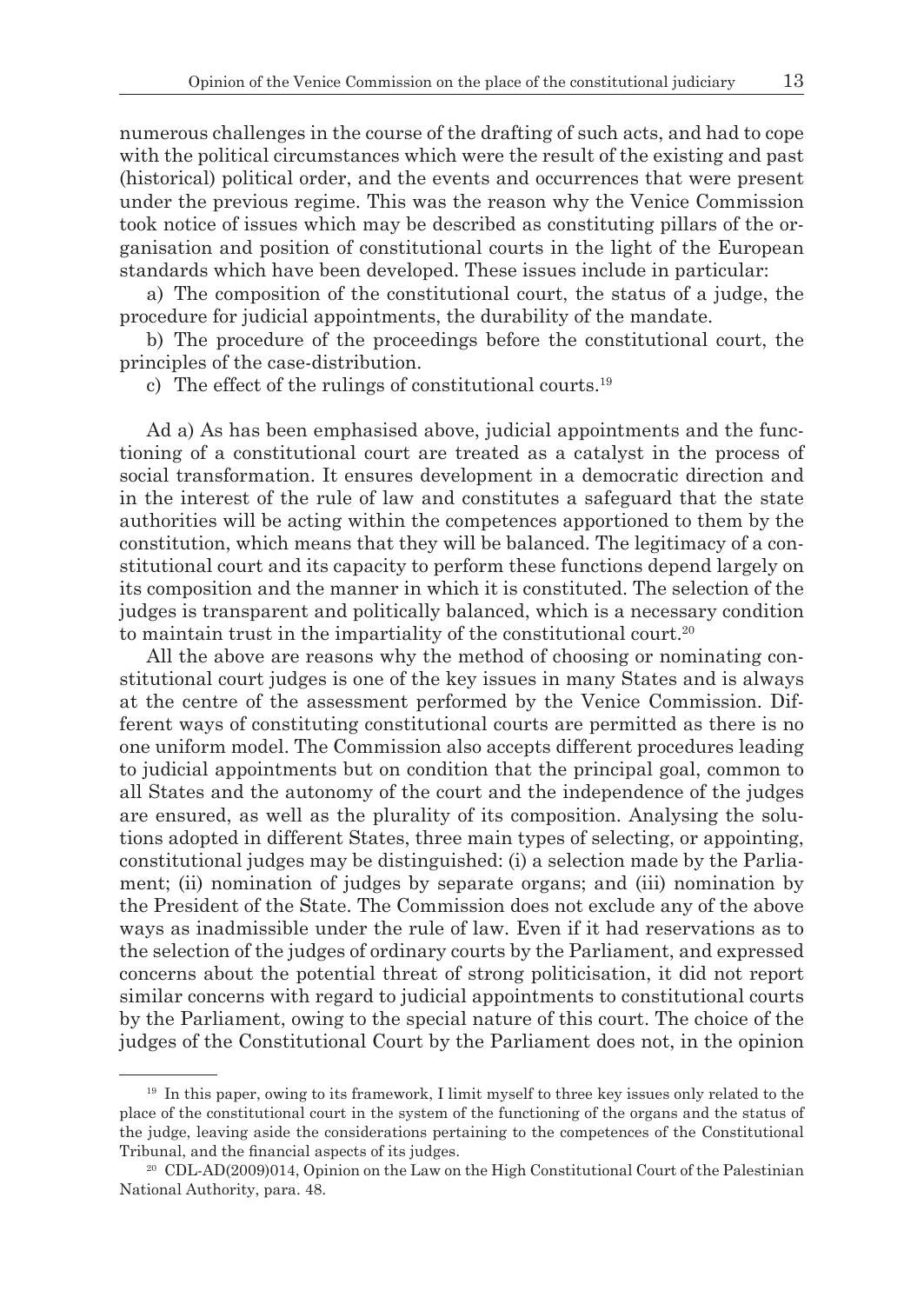of the Venice Commission, violate democratic standards. There are, however, certain selection conditions to be satisfied, to ensure that the whole selection process is 'depoliticised.' One of these conditions or guarantees is already the process itself of the recommendation of candidates, done not by political bodies or assemblies but by legal or academic circles or institutions.

The application of the qualified majority system in the selection process for judges is considered extremely essential. The Venice Commission has expressed this view in many of its opinions.21 The example of Germany has been given, where the Parliament selects judges by a two-thirds majority vote, intended to ensure the support of the opposition. The adoption of such a solution forces political parties and parliamentary groups to reach (for) a consensus.<sup>22</sup>

The qualified majority system does, of course, always carry a danger that the selection of a judge may be potentially blocked when a compromise cannot be found. It is not easy, either, to prevent the selection of a judge from being blocked, although it is not impossible. The Commission identified some legal instruments referred to as anti-deadlock mechanisms which may be of help in such situations. While the qualified majority principle increases the role of the minority, the anti-deadlock mechanism reduces it because in each subsequent vote the required minimum of qualified majority necessary to select a judge is lower. Being aware of difficulties related to the selection and application of an adequate and effective anti-deadlock mechanism in the process of judiciary appointments, the Commission does not favour any one and leaves the choice at the free disposal of interested States. Such a position was also expressed by the Venice Commission in its opinion on Montenegro.<sup>23</sup>

Regardless of these doubts, the Commission tends to be inclined towards the adoption of the qualified majority principle, which ensures the independence of the judge who at the same time, owing to the fact that different political powers participated in his or her selection, will not be perceived as a representative of one or another of these powers only. The Commission also permits another manner of selecting judges, which already exists in some States, carried out by three different state organs in equal proportions: one third selected by the Parliament, one third nominated by the President, and one third by the judiciary. Such a system is in place in Ukraine and the Commission expressed an opinion that this system, where one third of the judges are nominated by the judicial power, allows to offset the legislative and the executive powers, since the latter two are strictly political in the process of judicial appointments.24 However, in the event of the appointment of constitutional court

<sup>21</sup> Compare the position of the Commission expressed in the opinion on Moldova, CDL-AD(2004)043, Opinion on the Proposal to Amend the Constitution of the Republic of Moldova (introduction of the individual complaint to the constitutional court), para.  $18-19$ .  $^{22}$  Ibidem, CDL-AD(2004)043.

<sup>23</sup> CDL-AD(2013)028, Opinion on the Draft Amendments to three Constitutional Provisions relating to the Constitutional Court, the Supreme State Prosecutor and the Judicial Council of Montenegro, paras. 5–8 ('One option is to provide for different, decreasing majorities in subsequent rounds of voting, […]. Other, perhaps preferable, solutions include the use of proportional methods of voting').

<sup>24</sup> CDL-AD(2012)009, para. 8.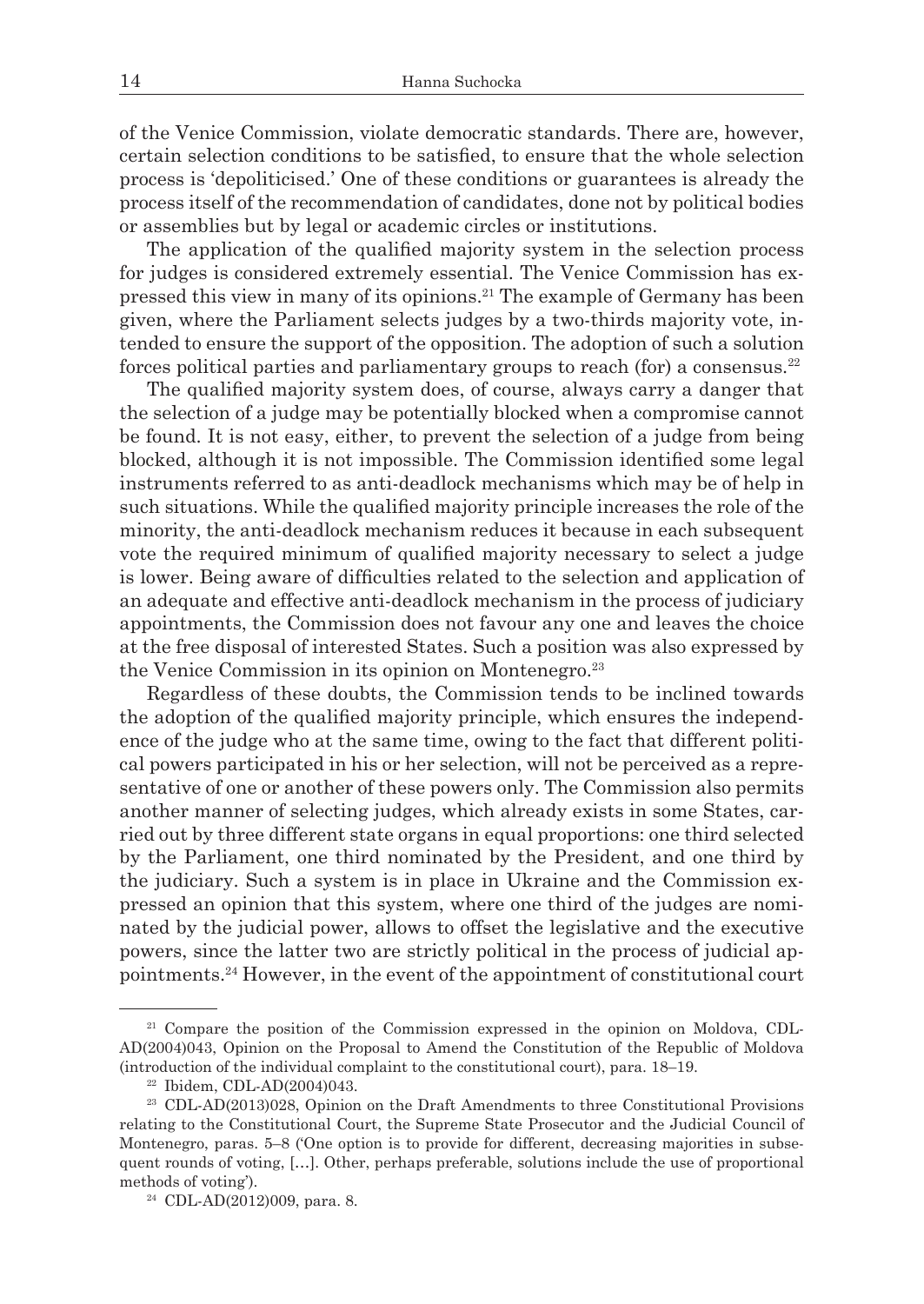judges, the Commission postulated that only judges of the higher ordinary courts and administrative courts should participate in the selection process.

The Commission devoted much attention to the development of a guarantee of the efficient functioning of constitutional courts and avoidance of a situation in which its work comes to a standstill. Hence in certain situations it accepted the prolongation of the mandate of a judge whose tenure was coming to an end but a successor had not yet been appointed.<sup>25</sup>

Judges ought to be appointed for a relatively long term but—in the Commission's opinion—in order to ensure the independence of a judge the mandate should not be renewable. Another positive circumstance that met with the Commission's approval was different, non-concurrent terms of the Parliament and of the constitutional court judges, which allow different parliamentary majorities to participate in the process of selecting judges.

Certain doubts have been raised with regard to the selection, or nomination of the president of the constitutional court by a political body (president, parliament). Because it is relatively common in many States that the President, not the constitutional court itself, nominates the president of the constitutional court, such a solution cannot be regarded as violating European standards. However, in the Commission's opinion, the preferred solution is one where it is the constitutional court which appoints its president since in this way the autonomy of this court is respected.26

The status of a constitutional judge is closely connected with the solutions governing judicial immunity. The mutual relationships between the constitutional court and the parliament regarding the waiving of judicial immunity is a particularly delicate matter. The essence of the durability of the mandate of a constitutional judge speaks for restricting or even eliminating the role of organs or bodies other than the court itself, and banning them from entering the sphere covered by the constitutional court's autonomy. Such was, too, the opinion of the Commission with reference to the draft amendments to the Ukrainian Constitution. The attempt to grant the Parliament the right to decide about remanding in custody one of the judges was assessed negatively and seen as politicisation of the procedure and a threat to judicial independence. The solution that the Commission opted for in this case was to grant the Constitutional Court sitting in full bench (in plenary session) the right to decide about the waiving of the judicial immunity of any of its judges. $27$ 

Ad b) The procedure of proceedings before the constitutional court

In principle, the Commission allows relatively wide regulatory freedom regarding procedure matters relating to proceedings before the constitutional

<sup>25</sup> 'In some countries, vacant seats at the Constitutional Court were not filled within time for political reasons. In one case this led to the Court being unable sit owing to the lack of a quorum. In order to guarantee the uninterrupted functioning of the Constitutional Court the members of the court should continue in their functions until their successor is appointed.'

<sup>26</sup> CDL-AD(2012)024, Opinion on two Sets of draft Amendments to the Constitutional Provisions relating to the Judiciary of Montenegro, para. 37–38.

 $27$  CDL-AD(2013)014, Opinion on the Draft Law on the amendments to the Constitution, Strengthening the Independence of Judges (including an explanatory note and a comparative table) and on the Changes to the Constitution proposed by the Constitutional Assembly of Ukraine, para. 49.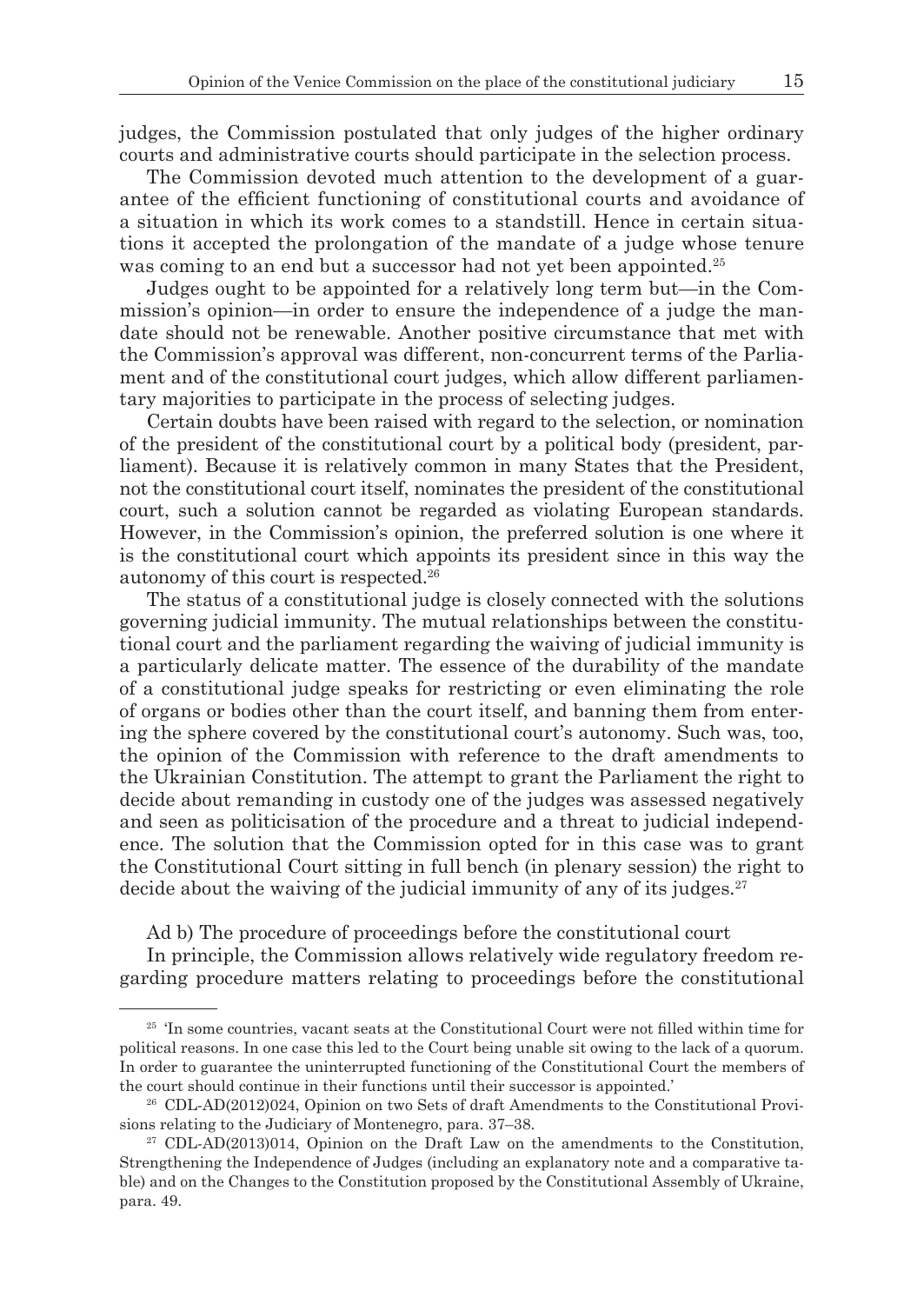court and in its opinions it refrains from any specific or detailed intervention in the regulations. It did, however, draw attention to a number of procedural issues in the context of Acts of Parliament drafted in Montenegro, which pertained to amendments to its Constitution as well as to constitutional judiciary. The remarks of the Commission, however, by their very nature, are rather guidelines of a more general character, and not applicable to any one specific country either.

The Commission touched upon a vital problem, which is the relationship between the Act on the Constitutional Court and the rules of procedure according to which the constitutional court works. In this context, the Commission identified the matters which in its opinion should to be regulated in the Act, and those that ought to be included in the rules of procedure binding on the constitutional court. Here, the Commission held a view that detailed solutions regarding the procedures for proceedings before the constitutional court ought not to be regulated in the Act on the Constitutional Court but in the rules of procedure adopted for this court. Such a technique will guarantee the autonomy of the constitutional court proceedings. Otherwise the court's autonomy could be jeopardised as each, even the smallest procedural amendment, would require a parliamentary decision (that is an amendment to the Act) which is a political decision regarding internal matters concerning the constitutional court.28

In the context of the Act adopted by Montenegro, the Commission articulated its reservations also with regard to the quorum necessary to make valid decisions, which in the Commission's opinion was too high, leading potentially to a situation in which the absence of one judge could paralyse the work of the constitutional court.29

The Commission also criticised the decision to grant the constitutional court the right to initiate proceedings which, in the opinion of the Commission, would make this court one of the actors in the political arena and would most certainly have a negative impact on the perception of its independence. Such a right would mean that either of the decisions that the court would make (to initiate or to refrain from the initiation of proceedings) would always be assessed based on political criteria.30

Ad c) Effect of the rulings of the constitutional court

The Commission repeated its position that rulings of the constitutional court are binding not only upon the parties to the proceedings but also upon *erga omnes* all public authorities.<sup>31</sup>

<sup>28</sup> CDL-AD(2008)030, Opinion on the Draft Law on the Constitutional Court of Montenegro.

<sup>&</sup>lt;sup>29</sup> 'A provision setting up a minimum number for decision-making secures the autonomy and independence of the Court since otherwise the absence of a single judge is capable of paralysing the Court.' (The Commission decided that if there are seven judges, the quorum necessary to deliver a valid decision is a quorum consisting of four judges, CDL-AD[2008]030, para. 29.)

<sup>30</sup> CDL-AD(2008)030, Opinion on the Draft Law on the Constitutional Court of Montenegro, para. 50.

<sup>31</sup> CDL-AD(2014)033, Opinion on the Draft Law on the Constitutional Court of Montenegro, para. 9 and 11.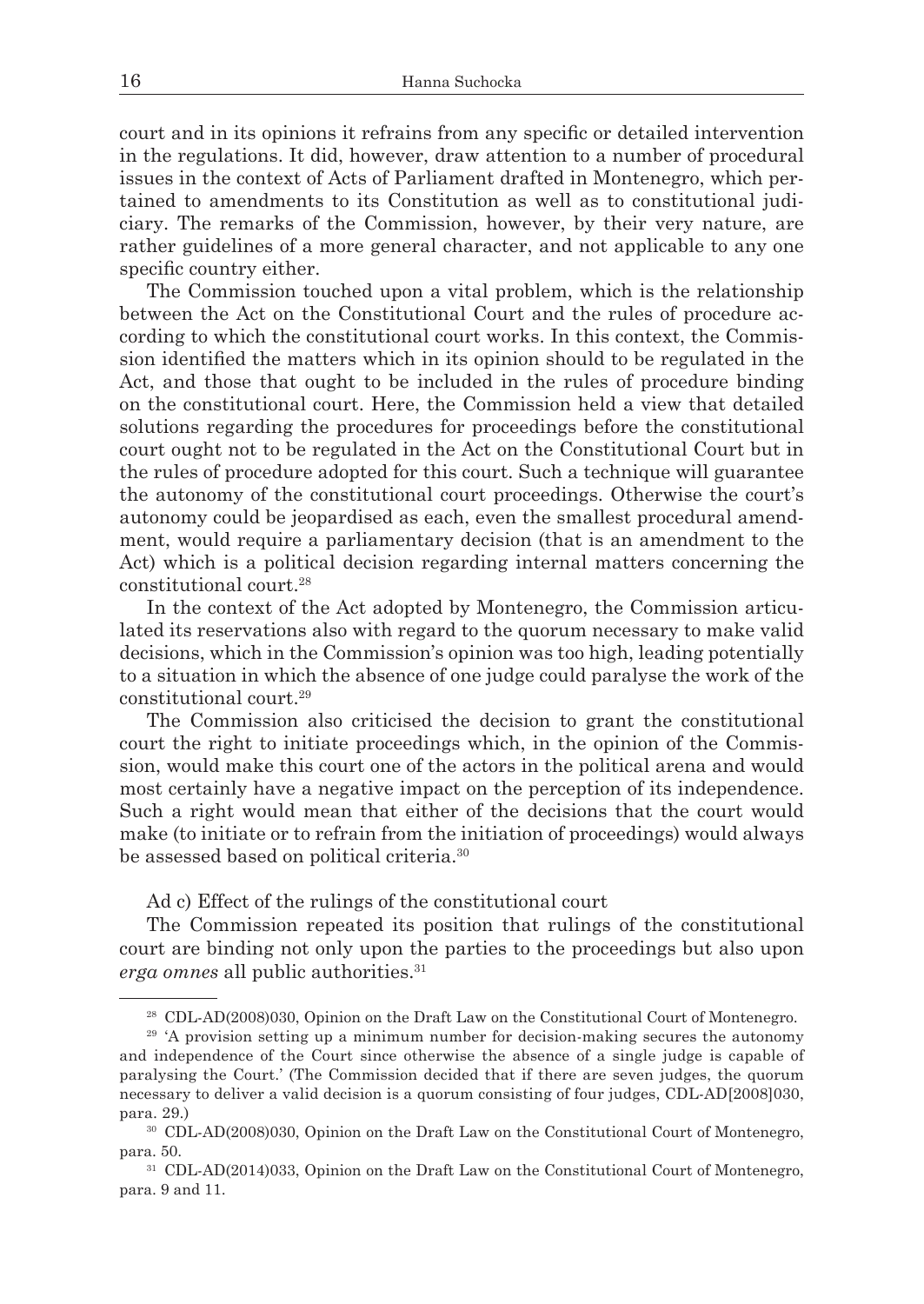Thus the Commission expressed an opinion that dissenting opinions, or *vota separata* do not weaken the position of the constitutional court but, on the contrary, have a positive role. They allow a public, and, in particular, scholarly discussion about the judicial decision delivered to be conducted.<sup>32</sup> What is more, they should be published together with the ruling.

Apart from the issues outlined above, the Venice Commission drew attention to another important issue, namely the continuity of constitutional rulings made pursuant to the constitution which has been amended. This issue requires a separate analysis; here I only wish to point to the problem to which the Commission has attached much importance in its opinions.

The relationship between an amendment to the constitution and rulings of the constitutional court based on the provisions of the previous constitution appeared in a specific case in Hungary. When a new fundamental law (the constitution) was adopted, the constitutional court was prohibited from making references to its earlier rulings made on the basis of the former constitutional provisions. As the authors of such a solution argued, the intention was to create room for the constitutional court which was then working on the basis of the new constitution. The Venice Commission did not share this opinion and rejected the arguments of the Hungarian authorities, claiming that a prohibition to refer to past decisions disrupts the continuity of constitutional rulings that had been based on principles which permeated the constitution and referred to fundamental democratic principles, the protection of human rights and the rule of law.33

## **IV. INSTEAD OF A CONCLUSION**

The above is only an outline of a very narrow fragment of the issues relating to constitutional courts which the Venice Commission has had to cope with or with which it dealt especially in cases involving States in the process of political transformation. Despite numerous difficulties and subsequent efforts undertaken in individual States that struggled to work out their own, country-specific models of the judiciary but nevertheless based them on the European foundations of constitutional justice, the creation of these courts in all post-communist States was a considerable step towards safeguarding constitutional justice set in European legal culture and European constitutional history.34 The work of the Venice Commission is to a large extent a guarantee of the right direction of the above process. One of the members of the Venice Commission, a professor of law and a longterm judge of the Court of Justice of the European Union, described the Venice Commission as a reputation-enhancing community. Despite its nonbinding character, the soft law that the Commission develops is important

<sup>32</sup> CDL-AD(2009)042, Opinion on the Draft Amendments to the Law on the Constitutional Court of Latvia, para. 20–21.

<sup>33</sup> CDL-AD(2013)012, Opinion on the Fourth Amendment to the Fundamental Law of Hungary, para. 96. 34 S. Ruelke, *Venedig-Kommission*, 763.